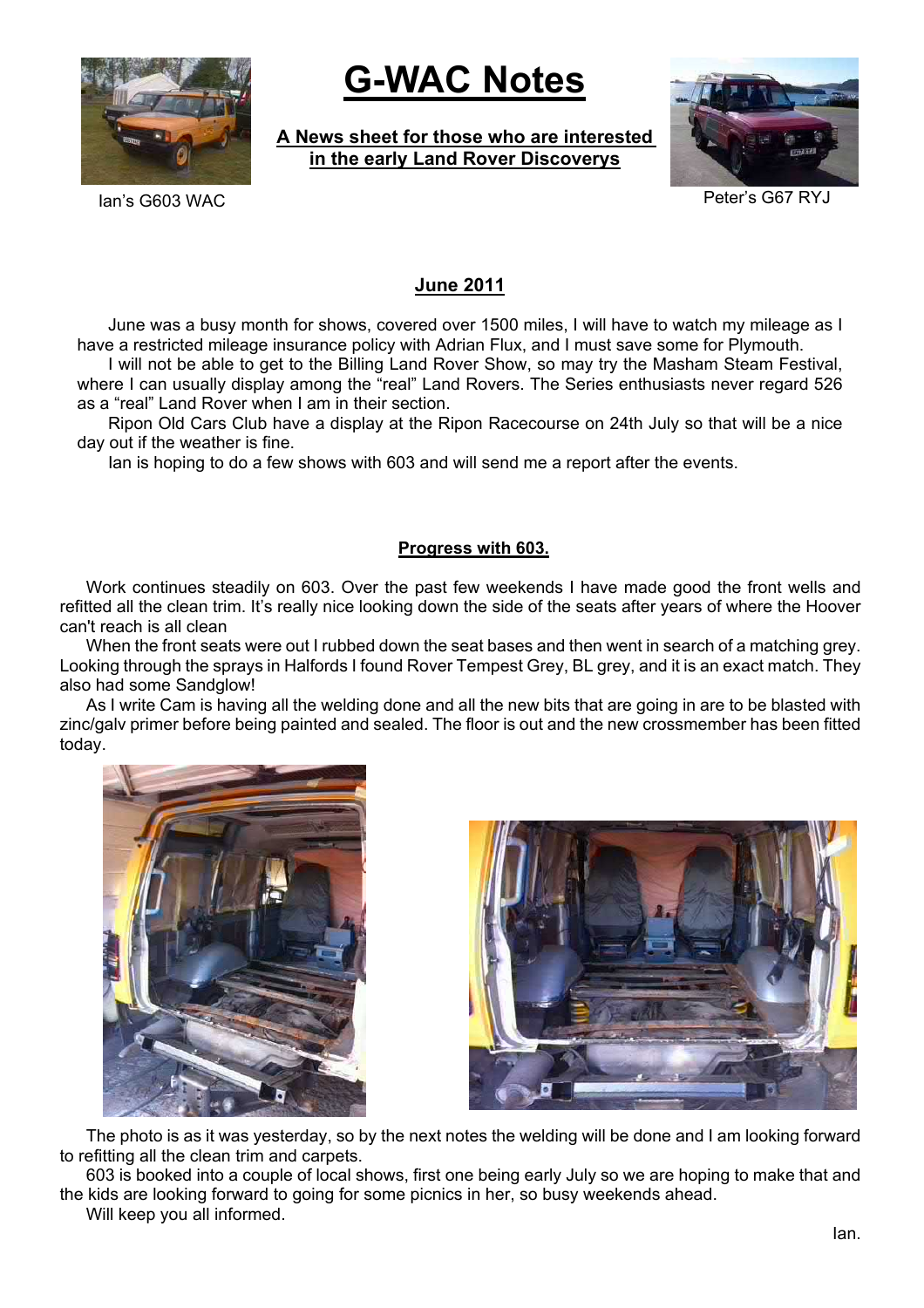## **Classic Car Show, Witton Castle 29th May.**

The forecast was not good and with a steady drizzle outside it did not look like the ideal weather to be parked in a field for a car show. Witton Castle was a new venue for a Mark Woodward Classic Events day so we decided to travel the 50 + miles to County Durham to at least show our faces.

About 30 miles into our trip, a slight wind picked up and the clouds parted to give us a nice sunny day when we arrived at the Castle grounds, where we were directed to the Discovery Owners Club stand organised by the Durham County Section of the club.

The stand was in the shape of an inverted horseshoe with the gazebo at the top and the cars parked in age order down each leg of the horseshoe.

I had entered 526 in Class J, which included Commercial Vehicles, Military and 4x4. Class J was the first to be seen in the arena. 526 was judged to be the best in the class and so I received a nice souvenir in the form of a small wooden plaque.



There were four Club Stands at the show, the TR Register, Teesdale Motor Club, the com-

bined Jaguar Drivers' Club and Jaguar Enthusiasts' Club and the Durham County Section DOC. The DOC stand with its well laid out display and photographs in the gazebo was deemed to be the best stand on the day and was awarded a plaque.

Witton Castle is a much altered 15th century castle; it is the centrepiece of a holiday and caravan country park at Witton-le-Wear near Bishop Auckland, and worth a visit at anytime.

Mark Woodward will be holding another Classic Car show there on Bank Holiday Monday 29th August and we hope to be there again.

#### **Sighting of early Discovery in the Isle of Man.**

Ian from Towcester visits the Isle of Man from time to time and sent this report about an early car on the island.

*"Hi Graham.*

*I'm hoping I have some information to help with your G-WAC hunt, over on the Isle of Man. The car in question is a now rather pink 2 door Discovery with the compass down either side.*

*It was first declared on the Isle in 1989 (unknown if it was new but more than likely to be a year old). The car itself has seen better days, and has lived an Isle life style!*

*I have no interest in buying the car etc, however if you have records of how many red ones when new, and you're missing a red one, I will approach the owner and find out further details. I am over the water in a few weeks and whilst I do not know where it lives I do know its "stomping" ground.*

*As with many cars over there, they are bought new in the UK (cheaper) driven on the Isle on UK plates until the tax expires then put on Manx plates.*

*I will however try and get the Vin off the car, and get it over to you.*

*Kind Regards*

*Ian"*

Once he obtains the Vin I can check it off against our list and see if indeed it is a launch car.

Graham.

#### **Launch G-WAC wanted.**

I have quite a lot of experience with Land Rover products, mostly former press launch Range Rovers, and wondered if you knew of any 200 Tdi G-WACs for sale. I narrowly missed one for sale about 18 months ago (G457WAC), but have recently thought about looking for another.

There is no rush at all and I am happy to wait for the right one to come along. - I have taken 15 years 'rescuing' my small collection of former press launch Range Rovers from the scrap man. I was disappointed to have missed-out on G457 WAC - it was just what I wanted in that when new. she featured in a number of publications, though quite rough in view of the photos sent by the seller. The seller sold it before I had the chance to go and look at it - I have learnt my lesson and bought M270 CVC (my press launch P38) unseen over the phone before the breakers yards moved in!

Do let me know if you come across one for sale - a launch car and one with some photos of the car at or around the time of the launch is what I would ideally like. I am not afraid of rust... and much prefer an original rusty car (virgin rust that is!) rather than something that someone else has had a go at, if you know what I mean. I may need to sell one of my press launch Range Rovers in order to provide time / drive space / money and of course the continued tolerance of my wife ;-)

Here is my hobby website for your interest: www.k58ykv.co.uk

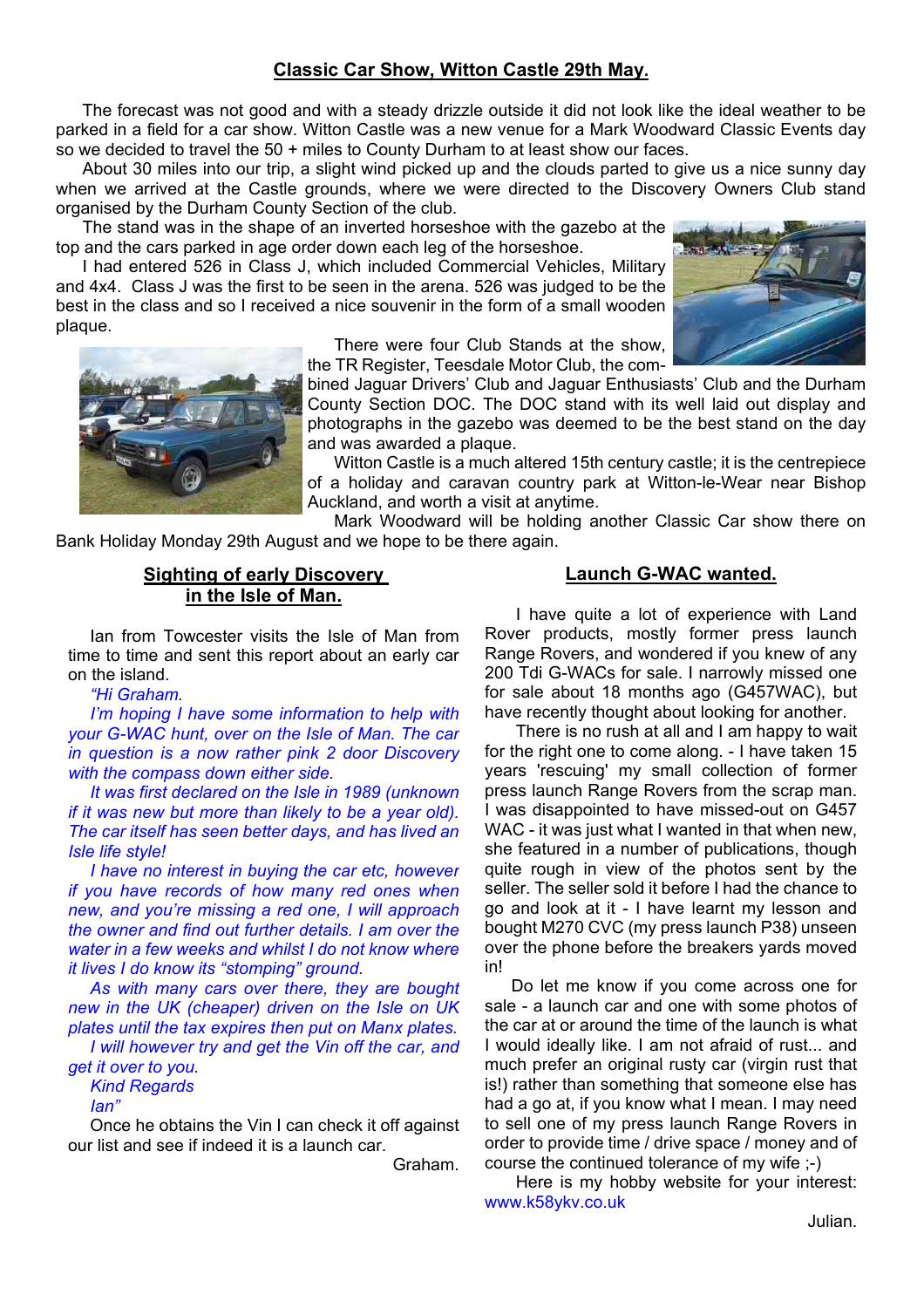## **Classic Car & Bike Show and 4x4 Spares day. Ripley Castle, 30th May.**

This Spring Bank Holiday event has been on my calendar for many years and is always well supported by local Land Rover owners. Camping is allowed on the previous night and quite a few exhibitors enjoyed the piece and quiet of the evening.

The weather on Monday was not good, so in order to make sure that the movement of cars did not damage the ground, the judging of the different classes was carried out where the cars were parked. Not all owners come to have their cars judged, so if they wanted to be included in the judging all they had to do was "pop" the bonnet and the judges would then include the car on the list.

The 4x4 autojumble was not very well represented at the show but did I purchased a rear wiper motor, which I have yet to fit, and a couple of spare steel wheels from Farewell 4x4. Graham at Farewell is always at the Ripley event and carries a lot of Discovery parts.

The event is organised by Mark Woodward Classic Shows, and the event will be repeated on Sunday 7th August.

Roy.

## **Dunsfold Collection Open Weekend 18th-19th June.**

Brian Bashall started to collect a few Land Rovers in 1968, and since 1993 the Collection has further progressed by one of his sons, Philip.







I arranged for some space to show five G-WACs under the name of the G-WAC Register, I had hoped to fill the stand but in the end I was the only one there with 526.

The Discovery Owners Club was in attendance on the next pitch, so they took up the space allotted to us and made a good display.

Philip Bashall gave talks about the display explaining how the prototypes were developed, and Richard Beddall kept us informed of the proceedings.

Roy

#### **G-WAC Notes on website**

Brian Radford, of Northmead 4x4, is keeping up-to-date with a copy of the Notes on his website. All the back issues from the start in May 2007 are there. He also has another website to advertise Classic Rallies and shows. Have a look at the sites. www.northmead4x4.co.uk/gwac\_discoverys.htm www.classicrallies.co.uk/index.htm



Compiled by Roy Preston. If anyone would like to contribute an article for these notes, or receive a copy, please email me at roy@g-wac.com or post your address to B R Preston, "Scawdel", Wormald Green, Harrogate, North Yorkshire, HG3 3PU. Phone 01765 677124. Mobile 07876 473714

Issue 48 June 2011